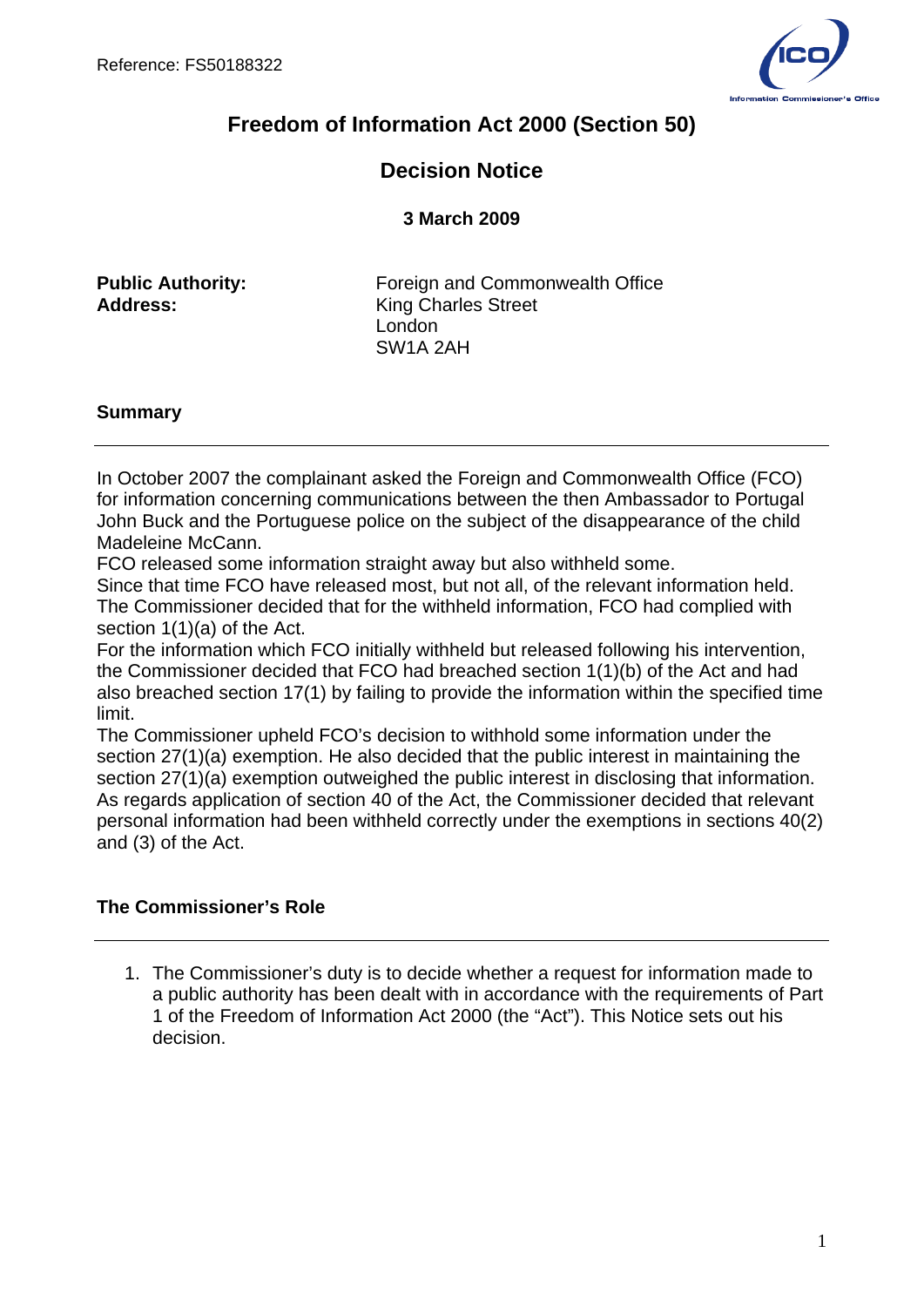

# **The Request**

- 2. On 9 October 2007 the complainant asked the Foreign and Commonwealth Office (FCO) for information concerning communications between the then Ambassador to Portugal John Buck and the Portuguese police on the subject of the disappearance of Madeleine McCann.
- 3. On 6 November 2007 FCO told the complainant that relevant information was held but that the request raised complex public interest considerations. FCO indicated that the section 27 and 31 exemptions from the Act applied and said that they needed to extend the time limit for response by 20 working days.
- 4. On 3 December 2007 FCO replied to the complainant providing some information that came within the scope of the request but refusing to disclose some other information which was withheld under the exemptions contained in section 27(1)(a), section 31(1)(c) and section 40(2) and (3) of the Act.
- 5. On 10 December 2007 the complainant requested a review of the decision. On 21 December 2007 FCO replied confirming the earlier decision to withhold some information.

## **The Investigation**

#### **Scope of the case**

- 6. The complainant asked for information concerning communications between the then British Ambassador to Portugal and the Portuguese police on the subject of the disappearance of a child, Madeleine McCann. FCO disclosed some information immediately and disclosed further information following the Commissioner's intervention. However some further information continued to be withheld; it was this refusal to provide information that the Commissioner investigated.
- 7. During his investigation, the Commissioner considered the application of the exemption in section 27 of the Act and the balance of the public interest. The Commissioner did not consider information that was later released to the complainant during his investigation. He did however consider the application of the section 40 exemption to some relevant personal information being withheld by FCO.

## **Chronology**

- 8. On 21 December 2007 the complainant contacted the Commissioner to complain about the way his request for information had been handled.
- 9. On 14 October 2008 the Commissioner asked FCO for a current view of the matter. On 12 November 2008 FCO replied maintaining the section 27, 31 and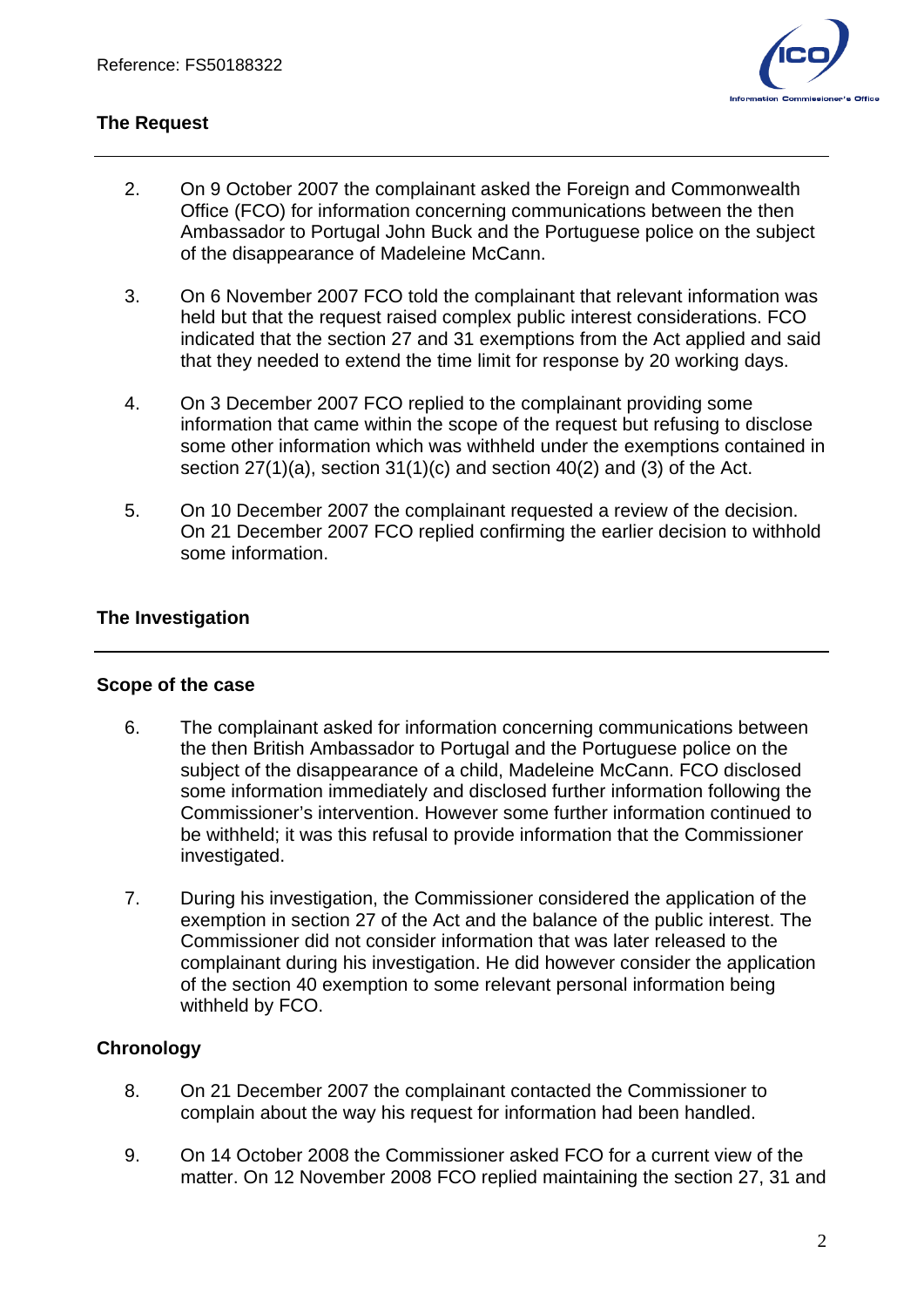

40 exemptions for some information held. FCO added that, at the time of the internal review (December 2007), the investigation into the disappearance of Madeleine McCann had been ongoing and that, for legal reasons, it had not been possible to disclose further information then. However in the interim, the Portuguese authorities had themselves released a very substantial amount of information which meant that FCO could now release further information without prejudice. Accordingly FCO provided the complainant with further information, a development the Commissioner welcomed. FCO continued to withhold some relevant communications along with a small amount of personal information.

- 10. The Commissioner's staff examined the information being withheld on 13 November 2008.
- 11. On 24 November 2008 FCO disclosed some additional information to the complainant but continued to withhold other information relying on the section 27(1)(a) exemption.
- 12. On 1 December 2008 an update of the Commissioner's analysis was provided to the complainant to ensure that a formal outcome was still required. On 10 December 2008 the complainant indicated that he still wished the Commissioner to provide him with a formal Decision Notice setting out his decision and the reasoning for it.

## **Findings of fact**

- 13. On 3 May 2007 the child Madeleine McCann went missing; at the time of the information request the investigation into her disappearance was high profile and continuing. In determining to withhold certain information under the section 27 exemption, FCO consulted with the British Embassy in Lisbon and with two relevant authorities in the UK – Leicestershire Police and the Association of Chief Police Officers (ACPO).
- 14. FCO told the Commissioner that a family member had made clear to FCO staff that all comments made by that individual to FCO had been made in strict confidence and were not intended for disclosure to third parties. FCO did not approach the family member again during the Commissioner's investigation but told the Commissioner that they were confident the individual would not appreciate being contacted regarding disclosure of the relevant personal information, a position the Commissioner accepted.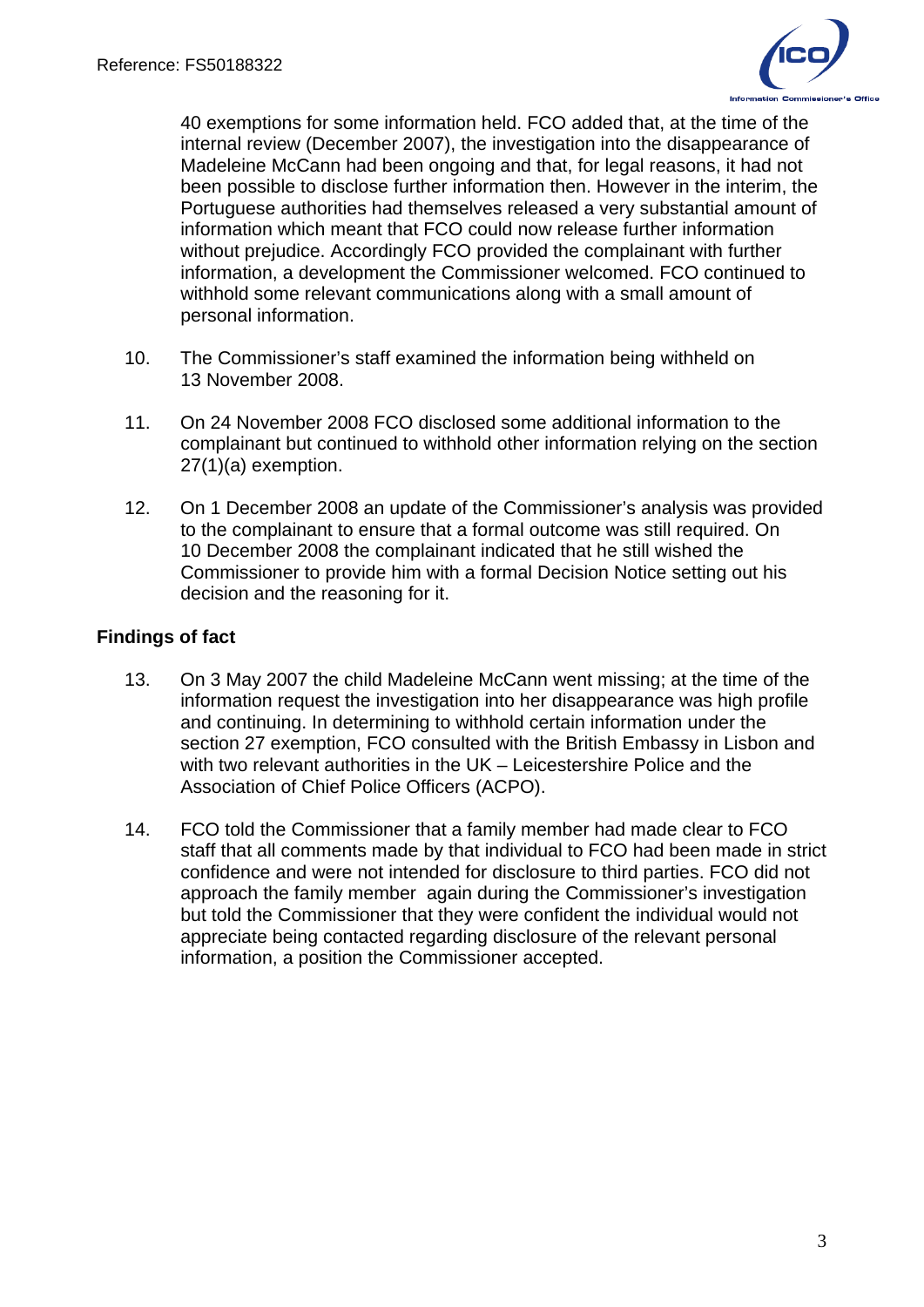### **Analysis**



#### **Procedural matters**

#### **Section 10**

15. FCO responded to the request within the statutory time limits; section 10(3) of the Act allows the time for compliance to be extended where necessary for consideration of the public interest.

#### **Exemptions**

#### **Section 27 – International relations**

- 16. FCO told the Commissioner that, although the Portuguese authorities had released many documents about the investigation into the disappearance of Madeleine McCann, sensitivities remained and FCO believed that the section 27(1)(a) exemption still applied. If FCO were to disclose all the details about HM Ambassador's contact with the Portuguese police they would risk damaging the relationship on which good inter-governmental co-operation was based. FCO recognised the public interest in knowing the extent of UK government involvement in the investigation but believed that the reasons for exemption outweighed those that favoured release.
- 17. The complainant did not question the engagement of the section 27 exemption but did comment on the public interest issues.
- 18. The Commissioner notes that the exemption in section 27(1) of the Act provides that information is exempt if its disclosure under the Act *would, or would be likely to, prejudice (a) relations between the United Kingdom and any other State, ...* .
- 19. In considering whether prejudice would or would be likely to arise in this instance, the Commissioner has taken into account the content of the information being withheld as well as the arguments put by FCO about how and why damage would result from disclosure. He decided that FCO's concerns were soundly based and that damage to the relationship with the Portuguese authorities would have resulted at the time of the request, and at all times while the investigation was continuing. He also considers that prejudice to the interests of the UK would result from disclosure of the information still being withheld because inappropriate disclosure of information would cause overseas governments and public authorities in Portugal and elsewhere to lose trust in the reliability and discretion of the UK government and UK public authorities. He is therefore satisfied that the exemption is engaged and proceeded to consider the balance of the public interest.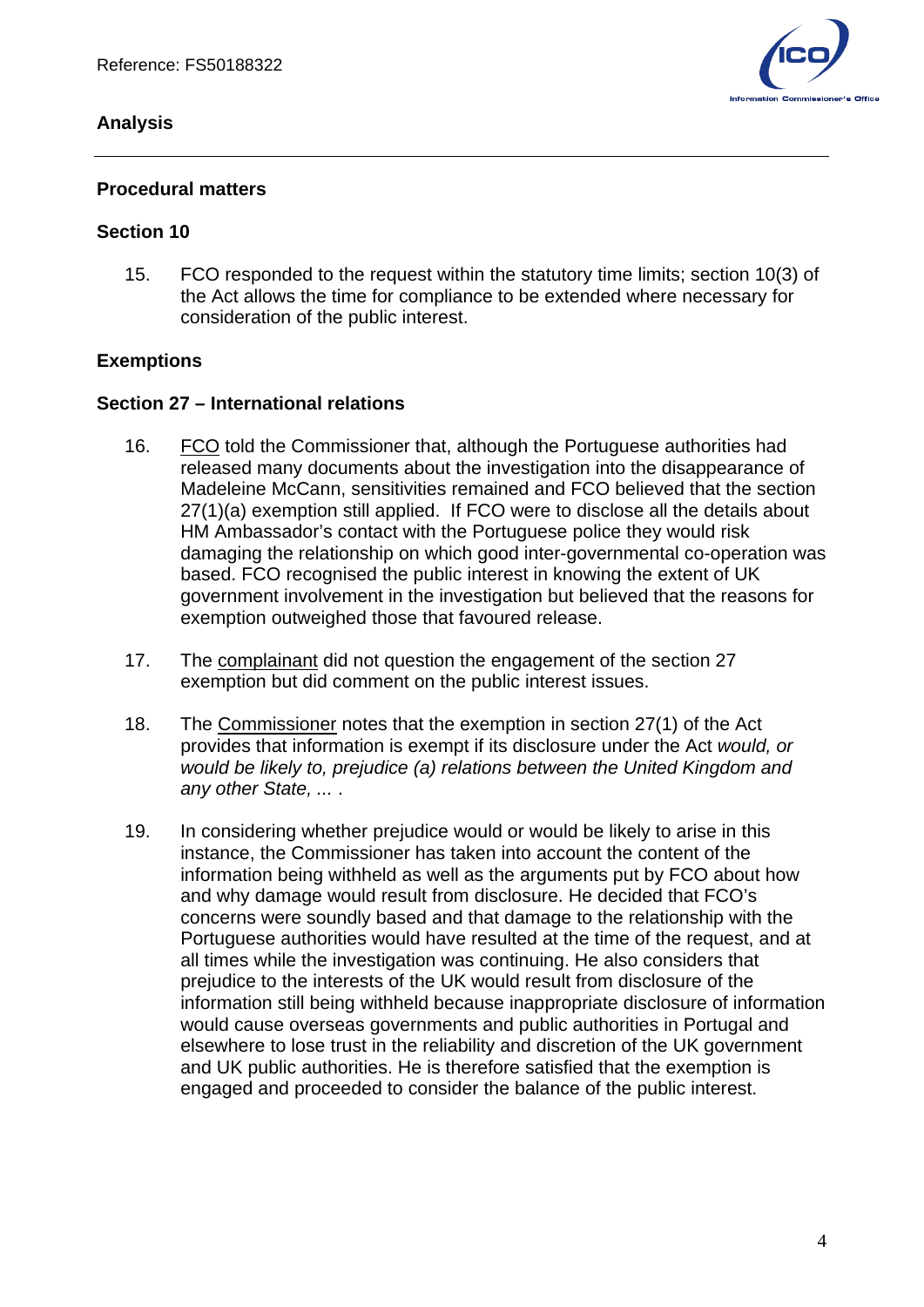

# **Public interest**

- 20. The complainant said that disclosing the information was in the public interest in order to:
	- uphold public confidence that the British authorities do all that is possible to help find missing British children abroad;
	- provide reassurance that the authorities maintain close communications with the police services of countries where children have gone missing; and,
	- ensure that public funds are spent correctly dealing with helping find missing children abroad.
- 21. FCO agreed that there was a public interest in knowing the extent of UK Government involvement in the investigation of Madeleine McCann's disappearance, but believed that the reasons for exemption outweighed those that favoured release as disclosing details of HM Ambassador's contact with the Portuguese police about an investigation which had been subject to Portuguese judicial secrecy, risked damaging the relationship on which good police to police cooperation was based.
- 22. The Commissioner has had full regard for the reasons put forward by the complainant, all of which the Commissioner accepts, and which demonstrate why publication of the fullest possible appropriate information about this matter is in the public interest. He has also had regard to the evidence from FCO that the investigation was ongoing at the time of the internal review and that sensitivities remain even now, also that disclosure would offend the Portuguese authorities, including the Portuguese police forces, and which had applied at the time of FCO's decision to withhold some of the relevant information and of the subsequent internal review. He has also seen that some of these considerable sensitivities have lessened with the passage of time since the internal review in December 2007, and that FCO have released further information accordingly, but that some sensitivities remain and appear likely to remain for the foreseeable future. The Commissioner found persuasive FCO's evidence that were FCO, even now, to disclose full information about the then Ambassador's communications with the Portuguese authorities then, on a balance of probabilities, substantial damage to the international relationship would result.
- 23. The Commissioner has seen that the Information Tribunal found persuasive concerns closely related to those raised by FCO in the Tribunal's decision in the CAAT case (*CAAT v ICO & Ministry of Defence EA/2006/0040)*. In CAAT, the Tribunal interpreted prejudice to international relations broadly, accepting that:

*"prejudice can be real and of substance if it makes relations more difficult or calls for particular diplomatic response to contain or limit damage which would not otherwise have been necessary. We do not consider that prejudice necessarily requires demonstration of actual harm to the relevant interests in terms of quantifiable loss or damage. For example, in our view there would or could be prejudice to the interests of the UK abroad or the*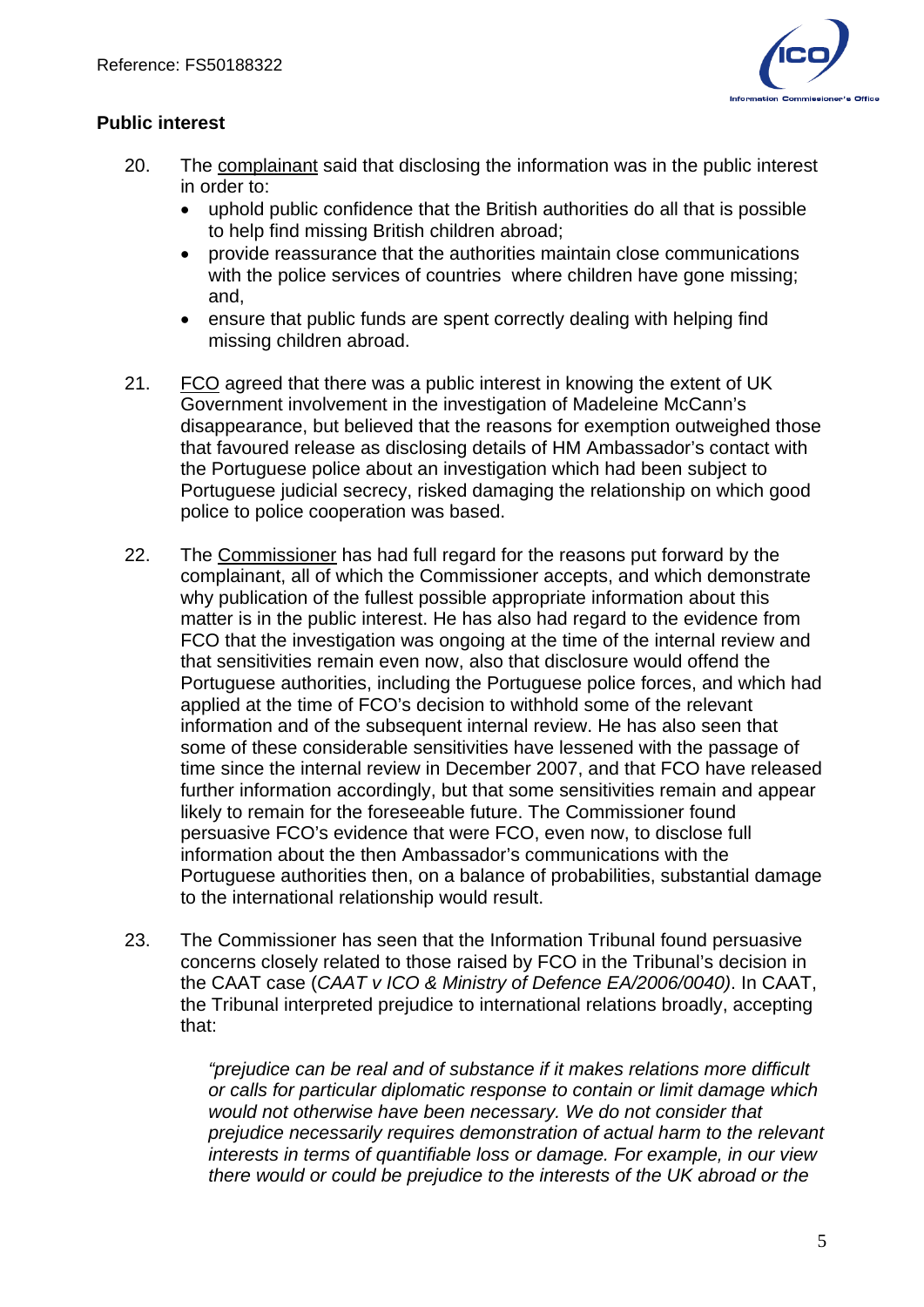

*promotion of those interests if the consequence of disclosure was to expose those interests to the risk of an adverse reaction ... . The prejudice would lie in the exposure and vulnerability to that risk" (paragraph 81).*

- 24. Also in CAAT, the Tribunal said that there was no justification in the UK imposing on another country our particular customs and principles as to the transparency or democratic accountability. For his part, the Commissioner recognises that there is a strong public interest in not flouting international confidence, a principle which is recognised in the Act at sections 27(2) and (3).
- 25. In reaching his decision, the Commissioner also had regard for the decision by the Tribunal, supporting the decision in CAAT, in the case of Gilby (*Gilby v Information Commissioner and FCO (EA/2007/ 0071, 0077, 0079)*. In Gilby, the Tribunal were in no doubt as to the importance of:

*"maintaining our good relations with [another country] and avoiding prejudice to the UK interests in that country or the promotion or protection of those interests" (paragraph 51)* 

and said that disclosing the then disputed information:

"*would be highly likely to result in real and substantial prejudice of that kind, which would be contrary to the public interest" (paragraph 52).*

- 26. The Commissioner is mindful of the need for the UK authorities to be seen to be worthy of trust by their foreign counterparts in Portugal and elsewhere in the world. He sees significant risk that disclosure of confidences or of other sensitive material would have damaging implications for any possible further developments on this matter and any relevant future investigations in Portugal or elsewhere in the world. This would not be in the best interests of the McCann family, including Madeleine, or of other UK citizens travelling to Portugal or elsewhere outside the UK.
- 27. Having considered carefully the complainant's arguments and those of the FCO, the content of the withheld information, and the decisions by the Tribunal in CAAT and Gilby, the Commissioner decided that the public interest in maintaining the section 27(1)(a) exemption outweighed the public interest in disclosing the information. Annex 2 sets out the detail of his decision.

## **Section 31 – Law enforcement**

28. The Commissioner decided that the information set out at annex 2 to this Notice was correctly withheld under the section 27 exemption. He therefore did not proceed to consider the section 31 exemption which had also been relied upon by FCO in refusing to disclose the information to the complainant.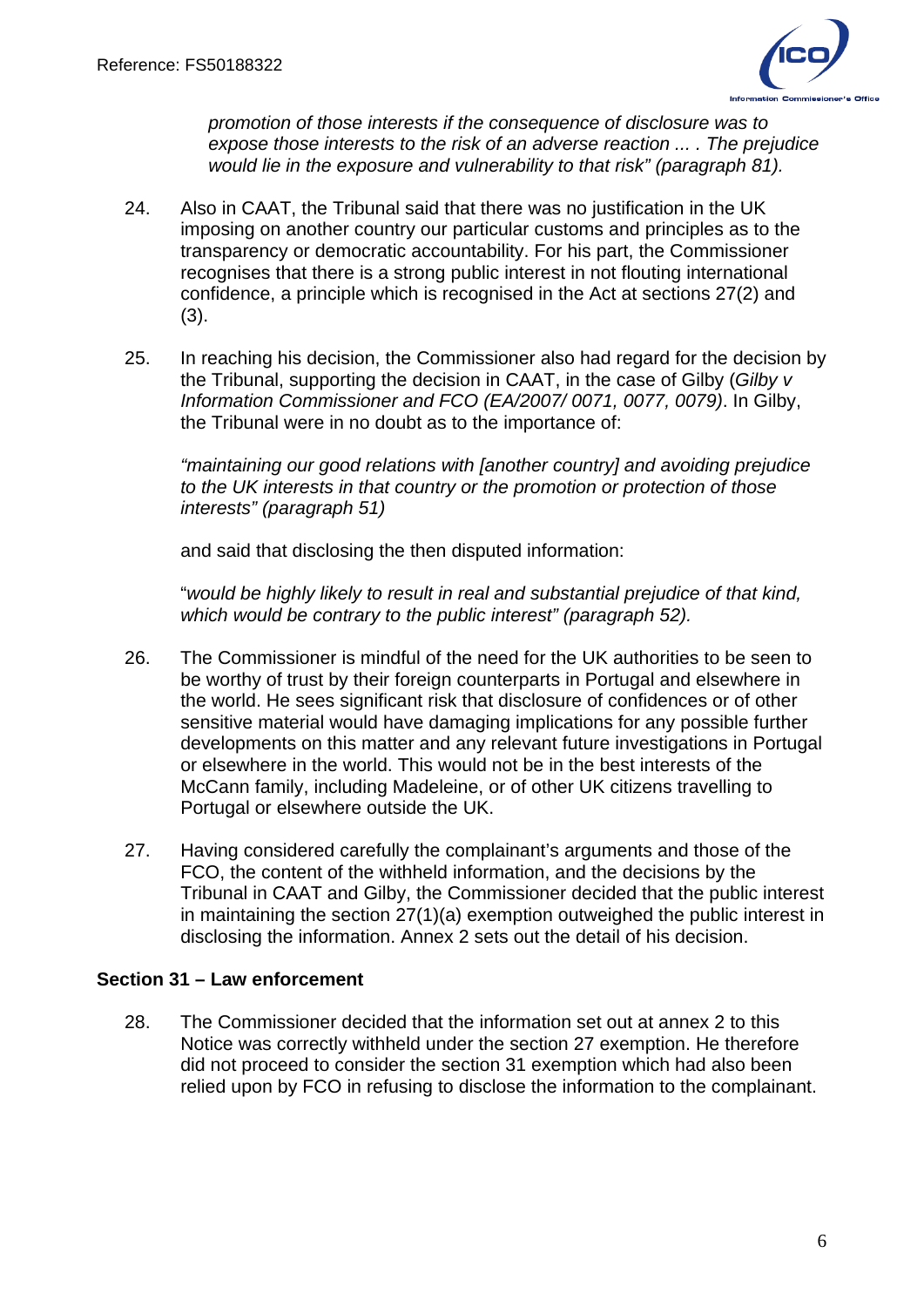

#### **Section 40 – Personal information**

- 29. FCO held a small amount of personal information which had been provided to FCO staff in strict confidence. FCO said that the provider did not wish the information to be disclosed to third parties and that disclosure would be unfair and so would breach the second data protection principle. It would thereby be exempt under section 40 of the Act.
- 30. Section 40(2) of the Act provides an exemption for information that constitutes the personal data of third parties:

*'Any information to which a request for information relates is also exempt information if—* 

*(a) it constitutes personal data which do not fall within subsection (1), and* 

*(b) either the first or the second condition below is satisfied.'* 

- 31. In this case FCO stated that the requested information constituted the personal data of third parties and was therefore exempt under section 40(2) of the Act. In order to reach a view on FCO's arguments the Commissioner has first considered whether the withheld information is the personal data of the third party. Section 1 of the Data Protection Act 1998 defines personal data as information which relates to a living individual who can be identified:
	- from that data, or
	- from that data and other information which is in the possession of, or is likely to come into the possession of, the data controller.

In this instance the Commissioner believes that the third party would be identifiable from this information, and therefore he is satisfied that it is the personal data of the provider.

- 32. Such information is exempt if either of the conditions set out in sections 40(3) or 40(4) are met. The relevant condition in this case is at section 40(3)(a)(i), where disclosure would breach any of the Data Protection Principles. The Data Protection Principles are set out in schedule 1 of the Data Protection Act 1998. The Commissioner considers that disclosure of the personal data would breach the first data protection principle, which states that: *'Personal data shall be processed fairly and lawfully...'*
- 33. In reaching the conclusion that disclosure of the requested information would contravene the first data protection principle the Commissioner has considered the circumstances in which the information was provided to FCO and the expectations of the individual when providing it. He found that its disclosure would be unfair and therefore the Commissioner decided that the personal information had been withheld correctly under exemption set out in sections 40(2) and (3) of the Act.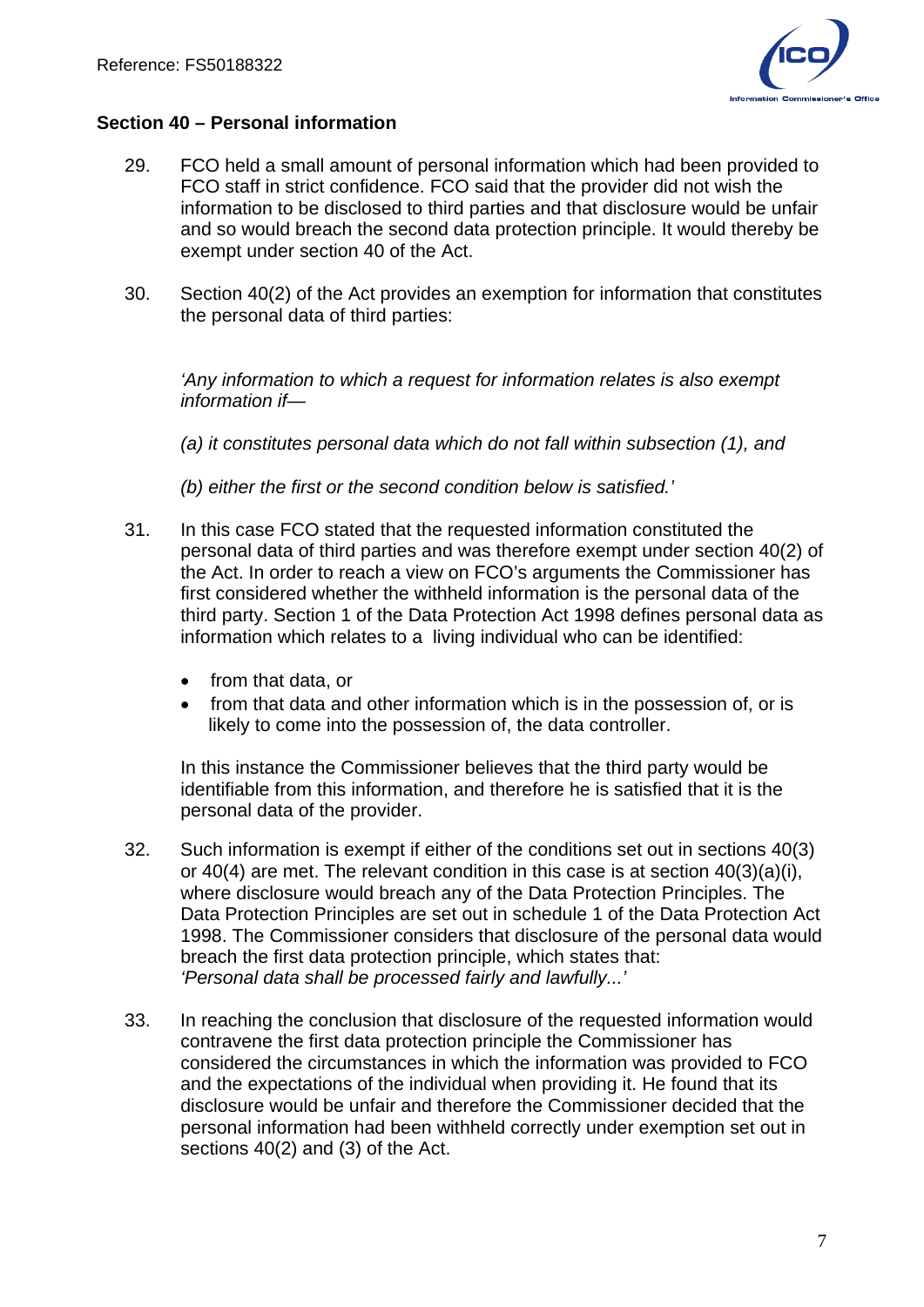

### **Section 41 – Information provided in confidence**

34. As he had decided that FCO had correctly withheld, under section 40 exemptions, expressions of opinion provided to it in confidence, he did not proceed to consider whether the section 41 exemption did or did not apply.

## **The Decision**

- 35. For the withheld information, the Commissioner found that FCO had complied with section 1(1)(a) of the Act.
- 36. The Commissioner decided that, for the information that continues to be withheld under it (specified at annex 2 of this Notice), the exemption in section 27(1)(a) of the Act was engaged. He also decided that the public interest in maintaining the section 27(1)(a) exemption outweighed the public interest in disclosing the information.
- 37. As regards application of section 40 of the Act, the Commissioner decided that the relevant personal information (specified at annex 2 of this Notice) had been withheld correctly under the exemption set out in sections 40(2) and (3) of the Act.

## **Steps Required**

38. The Commissioner requires no steps to be taken.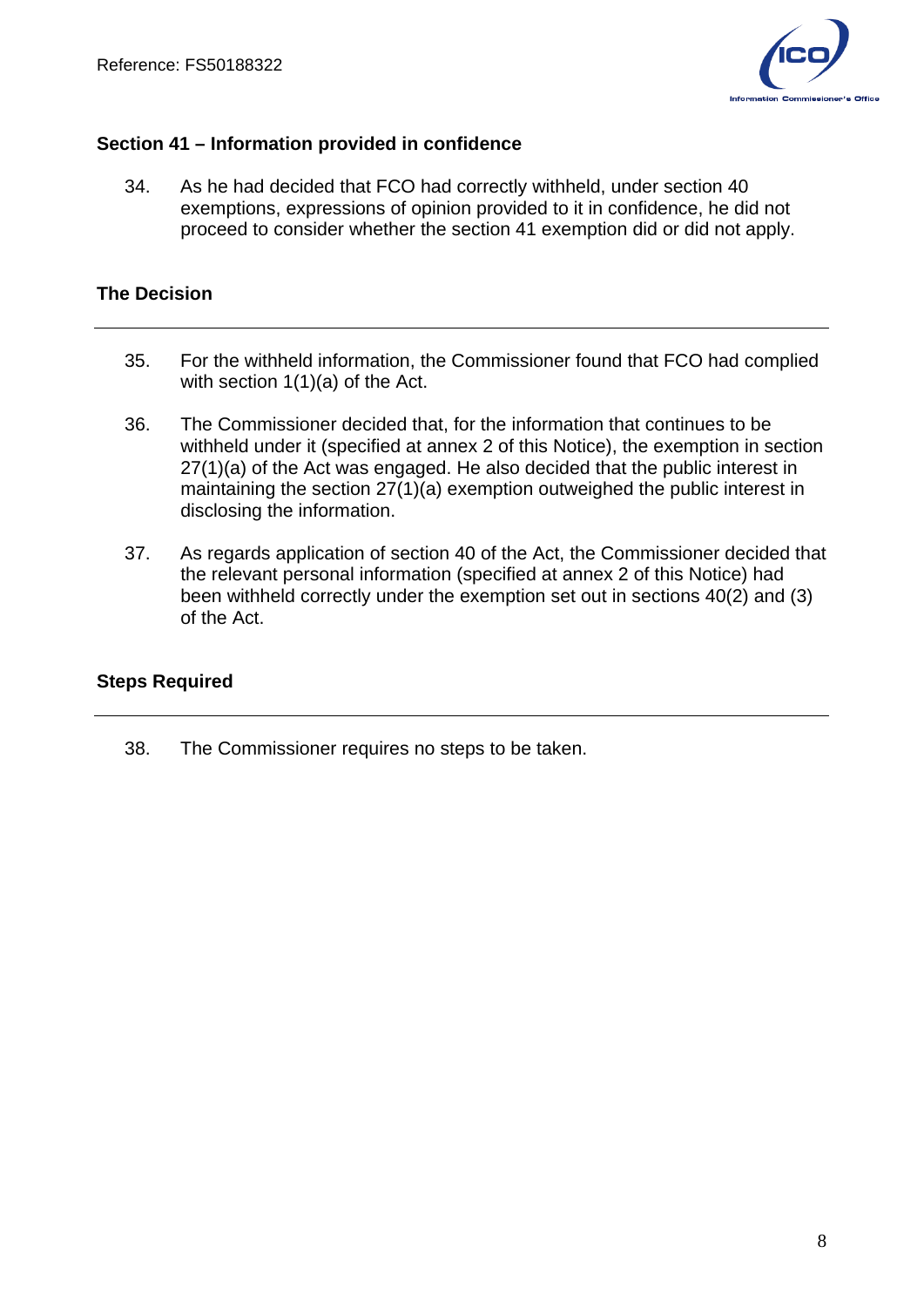

## **Right of Appeal**

39. Either party has the right to appeal against this Decision Notice to the Information Tribunal. Information about the appeals process may be obtained from:

> Information Tribunal Arnhem House Support Centre PO Box 6987 Leicester LE1 6ZX

Tel: 0845 600 0877 Fax: 0116 249 4253 Email: [informationtribunal@tribunals.gsi.gov.uk.](mailto:informationtribunal@tribunals.gsi.gov.uk) Website: [www.informationtribunal.gov.uk](http://www.informationtribunal.gov.uk/)

If you wish to appeal against a decision notice, you can obtain information on how to appeal along with the relevant forms from the Information Tribunal website.

Any Notice of Appeal should be served on the Tribunal within 28 calendar days of the date on which this Decision Notice is served.

## **Dated the 3rd day of March 2009**

**Signed ………………………………………………..** 

**Richard Thomas Information Commissioner** 

**Information Commissioner's Office Wycliffe House Water Lane Wilmslow Cheshire SK9 5AF**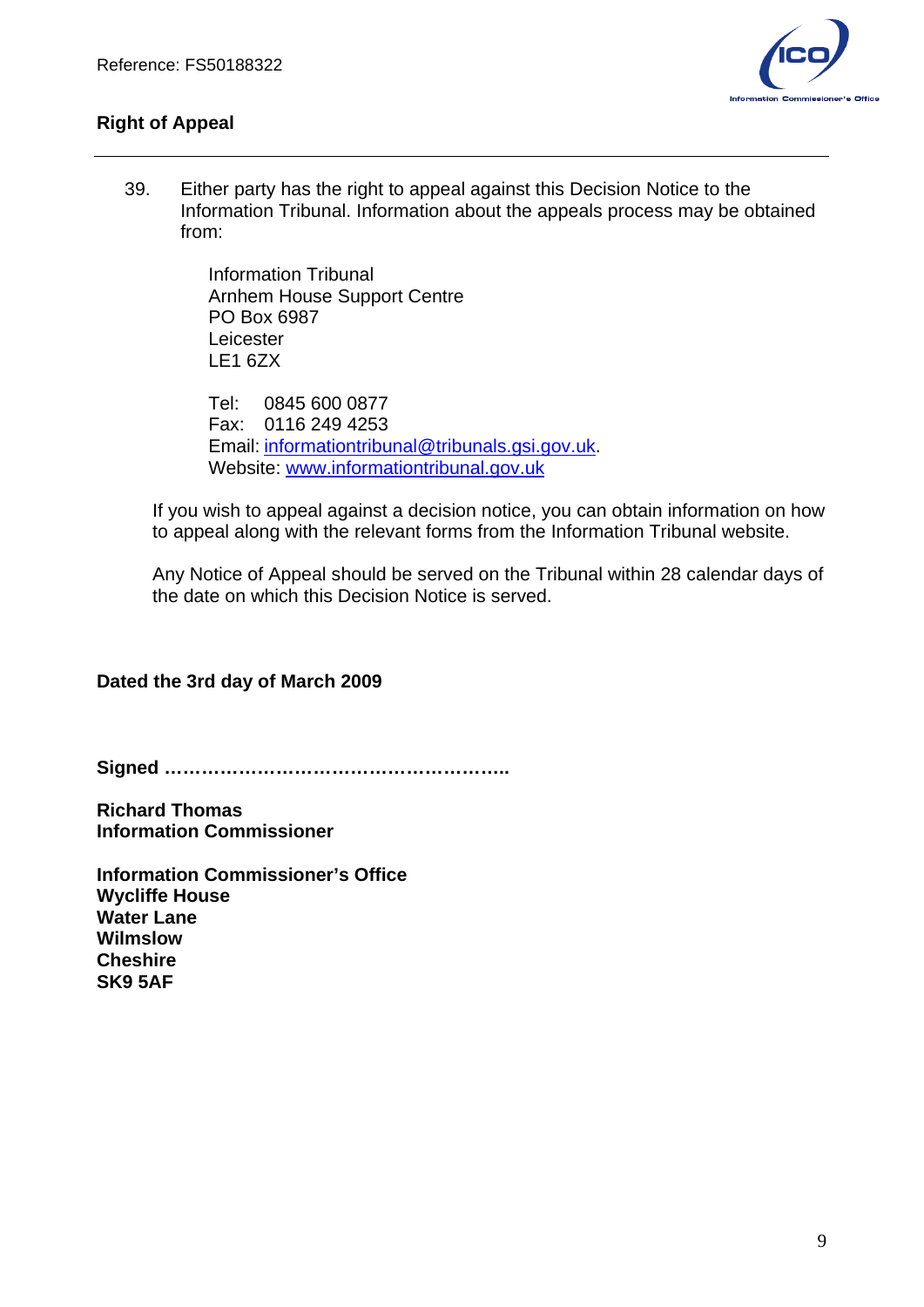

#### **Legal annex**

### **General Right of Access**

**Section 1(1)** provides that -

"Any person making a request for information to a public authority is entitled –

- (a) to be informed in writing by the public authority whether it holds information of the description specified in the request, and
- (b) if that is the case, to have that information communicated to him."

#### **Time for Compliance**

**Section 10(1)** provides that –

"Subject to subsections (2) and (3), a public authority must comply with section 1(1) promptly and in any event not later than the twentieth working day following the date of receipt."

#### **International Relations**

**Section 27(1)** provides that –

"Information is exempt information if its disclosure under this Act would, or would be likely to, prejudice-

(a) relations between the United Kingdom and any other State, ... "

### **Law enforcement**

#### **Section 31(1)** provides that –

"Information which is not exempt information by virtue of section 30 is exempt information if its disclosure under this Act would, or would be likely to, prejudice-

- (a) the prevention or detection of crime,
- (b) the apprehension or prosecution of offenders,
- (c) the administration of justice, ... "

#### **Personal information**

#### **Section 40(2)** provides that –

"Any information to which a request for information relates is also exempt information if-

- (a) it constitutes personal data which do not fall within subsection (1), and
- (b) either the first or the second condition below is satisfied."

**Section 40(3)** provides that –

"The first condition is-

(a) in a case where the information falls within any of paragraphs (a) to (d) of the definition of "data" in section 1(1) of the Data Protection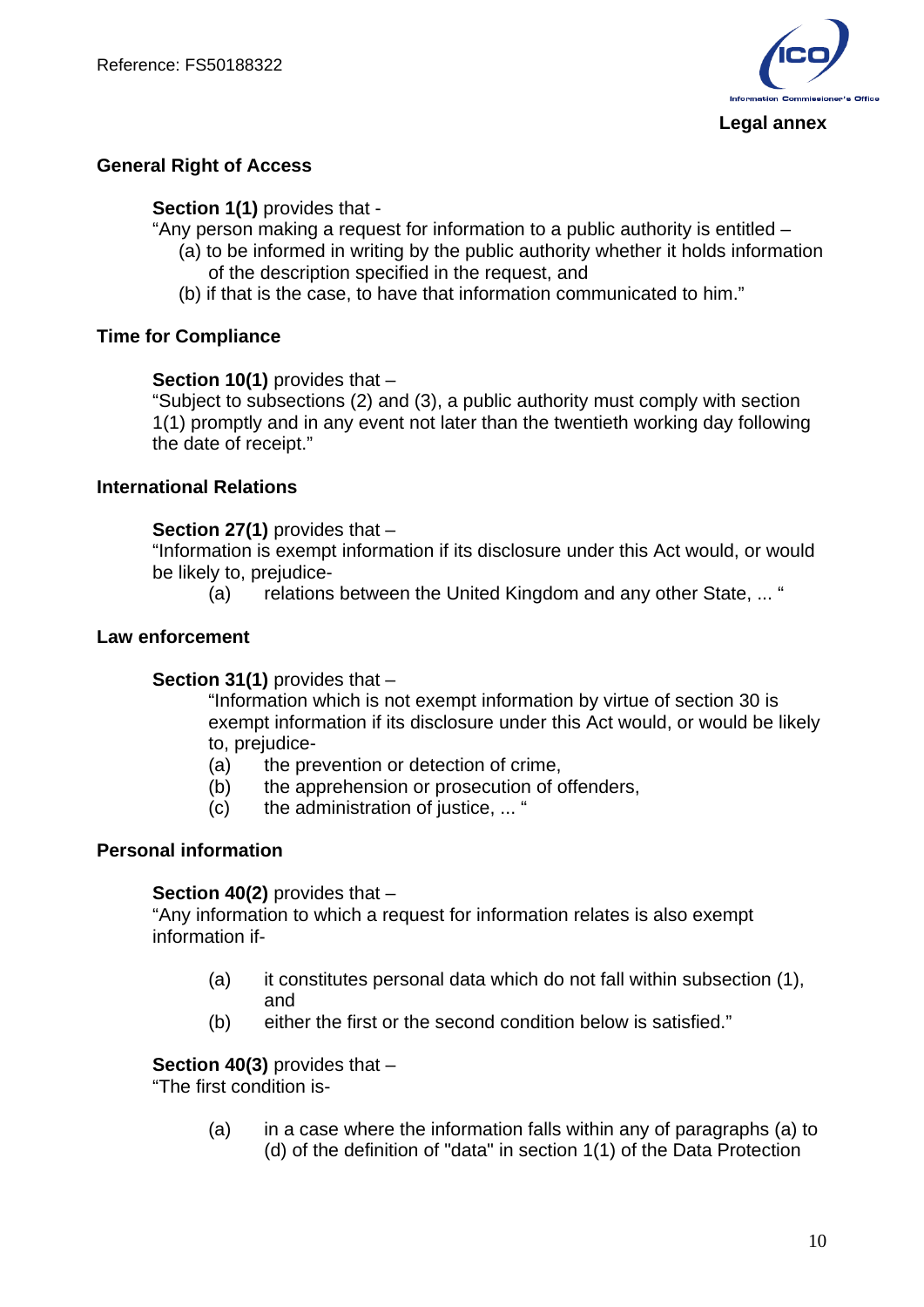

Act 1998, that the disclosure of the information to a member of the public otherwise than under this Act would contravene-

- (i) any of the data protection principles, or
- (ii) section 10 of that Act (right to prevent processing likely to cause damage or distress), and
- (b) in any other case, that the disclosure of the information to a member of the public otherwise than under this Act would contravene any of the data protection principles if the exemptions in section 33A(1) of the Data Protection Act 1998 (which relate to manual data held by public authorities) were disregarded." ...

#### **Information provided in confidence.**

**Section 41(1)** provides that – "Information is exempt information if-

- (a) it was obtained by the public authority from any other person (including another public authority), and
- (b) the disclosure of the information to the public (otherwise than under this Act) by the public authority holding it would constitute a breach of confidence actionable by that or any other person."